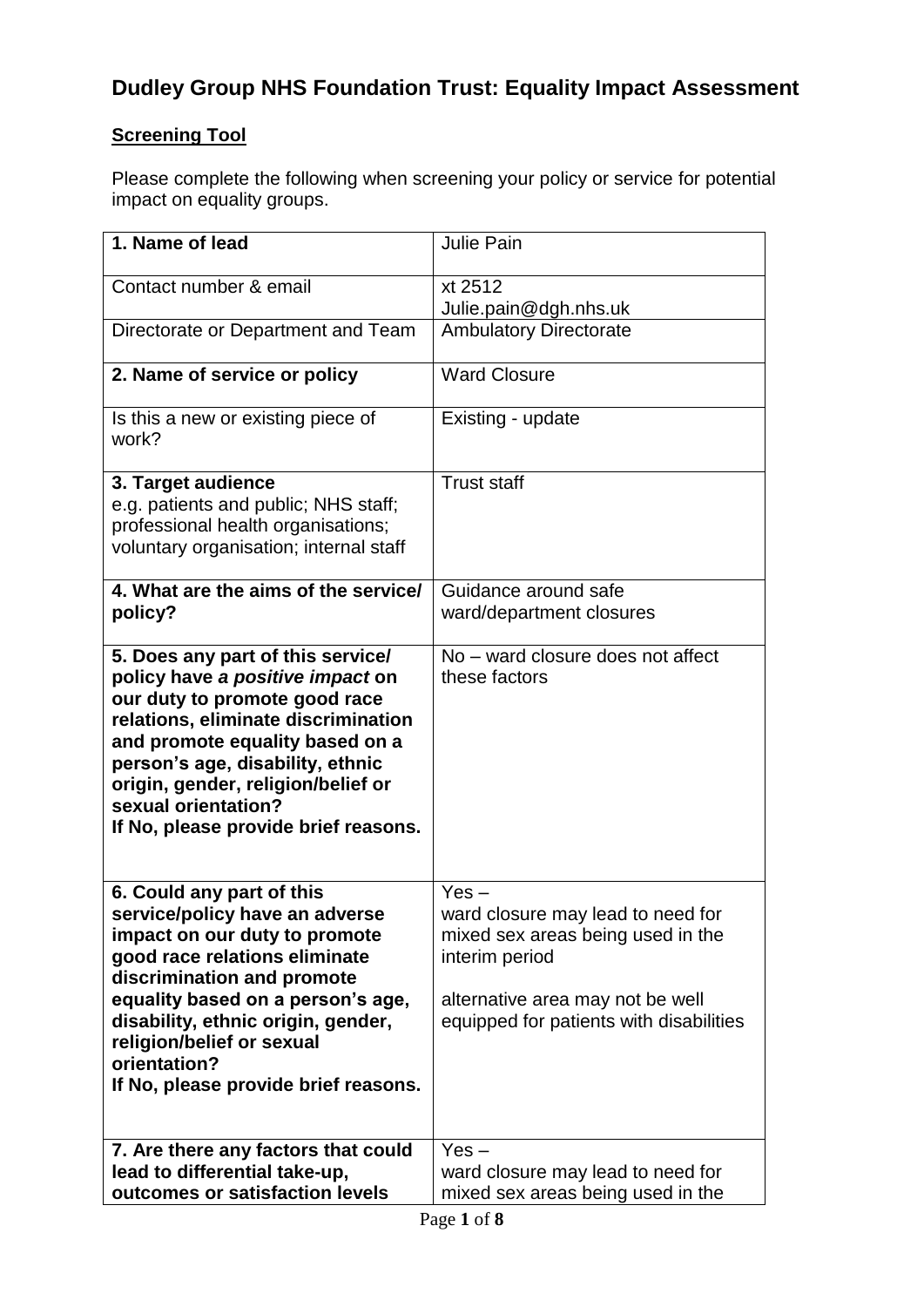| based on people's age, disability,   | interim period                          |
|--------------------------------------|-----------------------------------------|
| ethnic origin, gender,               |                                         |
| religion/belief or sexual            | alternative area may not be well        |
| orientation?                         | equipped for patients with disabilities |
| If No, please provide brief reasons. |                                         |
|                                      |                                         |

If you have answered yes to any of questions 5-7, you must now complete a full Equality Impact Assessment using the proforma provided by the Trust.

If you have answered No to all of the above questions, a full assessment is not required. Please complete the following sign-off section and send a copy of this screening to your Head of Service, Matron or Head of Department as appropriate **and** to Liz Abbiss, Head of Communications at Trust HQ.

#### **Name of person completing this screening: Julie Pain**

#### **Job Title: Matron – Ambulatory Directorate**

#### **Date sent to Head of Service, Matron or Head of department: 28.3.11**

#### **Date sent to Head of Communications, Trust HQ: 28.3.11**

For advice relating to completion of this screening, please contact Human Resources on 456111, ext 3251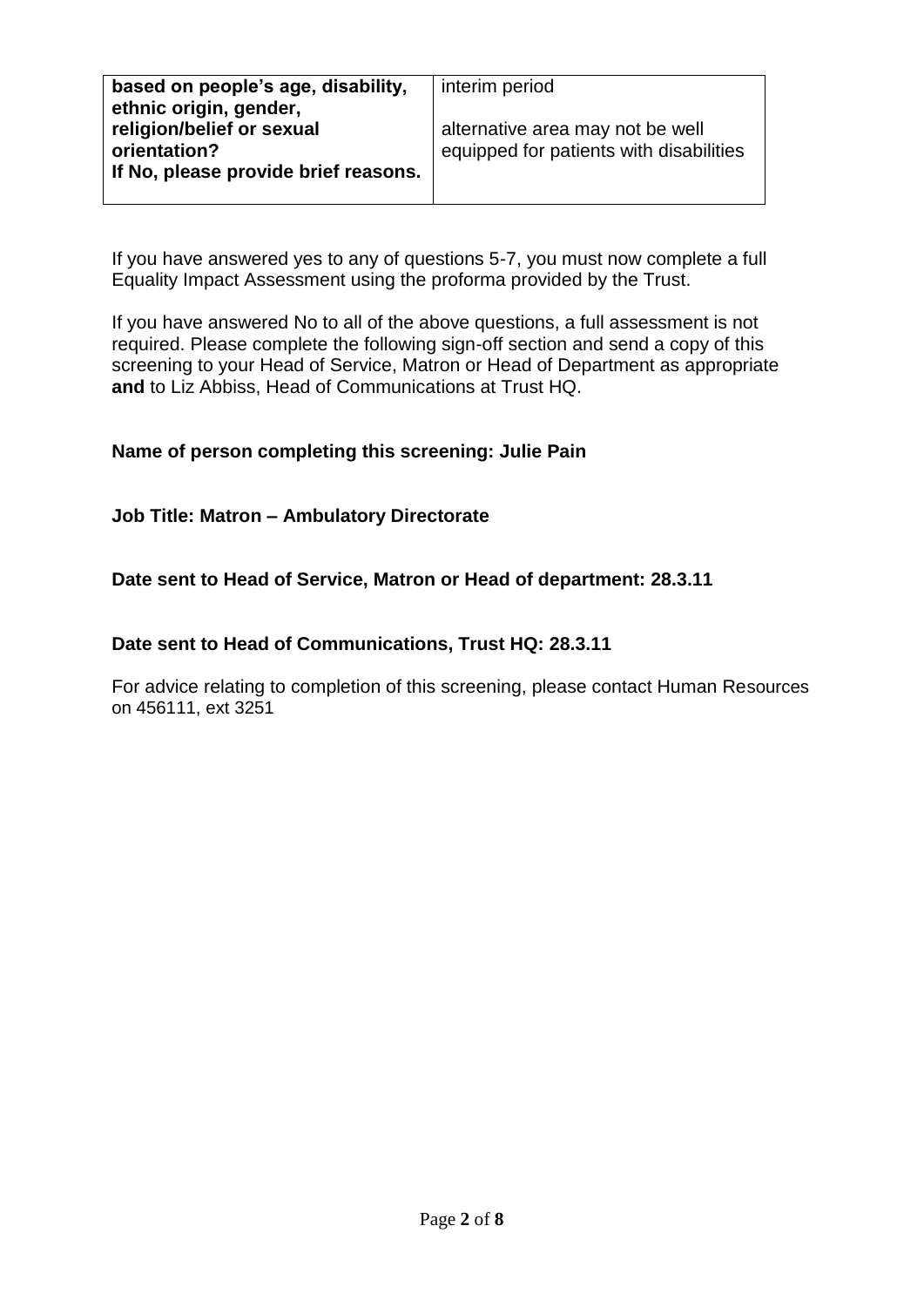# **Dudley Group NHS Foundation Trust: Equality Impact Assessment**

### **Step 3: Assessment Tool**

| Name of Policy or Service being assessed:                                                                    |                                                                                            |                                                                              |  |  |
|--------------------------------------------------------------------------------------------------------------|--------------------------------------------------------------------------------------------|------------------------------------------------------------------------------|--|--|
|                                                                                                              | <b>POLICY ON WARD CLOSURES</b>                                                             |                                                                              |  |  |
| Directorate:                                                                                                 | Operations                                                                                 |                                                                              |  |  |
| Service/                                                                                                     | Trust wide                                                                                 |                                                                              |  |  |
| <b>Department</b>                                                                                            |                                                                                            |                                                                              |  |  |
| <b>Head of Service:</b>                                                                                      | <b>Richard Beeken</b>                                                                      |                                                                              |  |  |
| (who will sign off<br>this EIA)                                                                              |                                                                                            |                                                                              |  |  |
| <b>Lead Officer:</b>                                                                                         | Julie Pain                                                                                 |                                                                              |  |  |
| (completing<br>this<br>EIA)                                                                                  |                                                                                            |                                                                              |  |  |
| Date of EIA                                                                                                  | 28.3.11                                                                                    |                                                                              |  |  |
|                                                                                                              |                                                                                            | Names and roles of any other people supporting the EIA (e.g. advisory group) |  |  |
|                                                                                                              |                                                                                            |                                                                              |  |  |
|                                                                                                              |                                                                                            |                                                                              |  |  |
|                                                                                                              |                                                                                            |                                                                              |  |  |
|                                                                                                              |                                                                                            |                                                                              |  |  |
| <b>Section 1 - Introduction</b><br>Identify the aims of the Policy/Service and rationale behind its delivery |                                                                                            |                                                                              |  |  |
| The aim of this section is to state the aim, objective or purpose of the policy/service:                     |                                                                                            |                                                                              |  |  |
| wider aims?                                                                                                  | How does the policy fit in with the Trust's                                                | Trust wide policy                                                            |  |  |
| Is the policy/service delivered by one<br>with other departments, agencies etc?<br>Which?                    | department/directorate or in conjunction                                                   | Trust wide policy                                                            |  |  |
| achieve.                                                                                                     | State the underlying aims and objectives<br>of the policy/service and what it is trying to | Defines actions to take to close wards/departments<br>within the Trust       |  |  |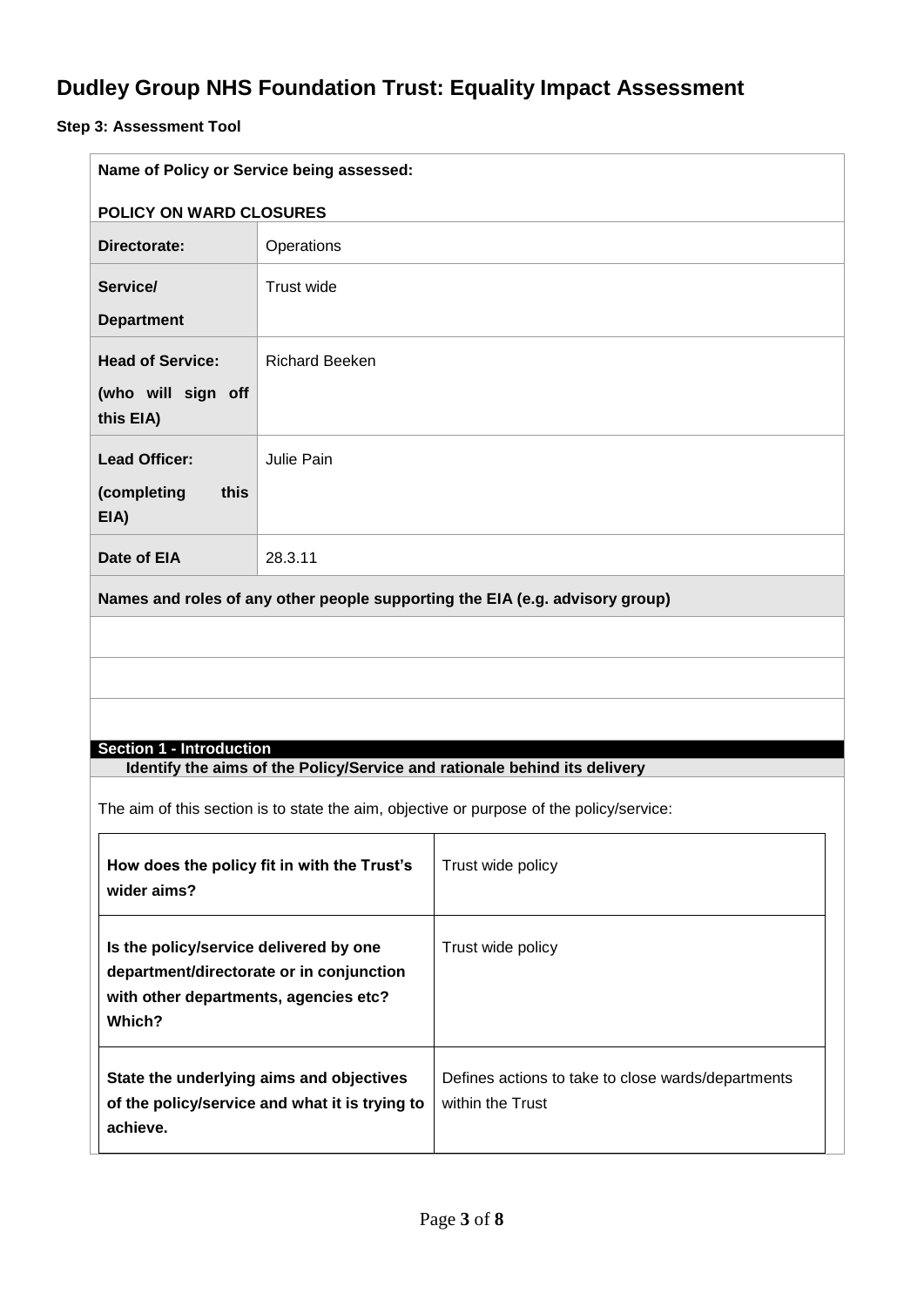|                                                                                             | Who are the main stakeholders in relation<br>to this policy/service? | All Trust employees and patients |  |  |  |
|---------------------------------------------------------------------------------------------|----------------------------------------------------------------------|----------------------------------|--|--|--|
|                                                                                             | How is the policy/service delivered?                                 |                                  |  |  |  |
| Section 2 - Data collection and analysis                                                    |                                                                      |                                  |  |  |  |
| Impact assessment should aim to promote equality across the following six 'equality areas': |                                                                      |                                  |  |  |  |
| Age                                                                                         |                                                                      |                                  |  |  |  |
|                                                                                             | <b>Disability</b>                                                    |                                  |  |  |  |
|                                                                                             | <b>Ethnicity/Race</b><br>٠                                           |                                  |  |  |  |
|                                                                                             | Faith/religious belief                                               |                                  |  |  |  |

- Gender (includes gender identity)
- Sexual orientation.

*Note: Corporate data collection systems may not yet facilitate the collection of data for all these areas. Data collection may vary across service provision. (In some instances it may not be possible/appropriate to monitor each of the groups below. However, what data exists should inform the assessment and any gaps in data should be highlighted by the assessment).* 

#### $\bullet$ **In the context of the policy or service being assessed, what equalities monitoring data is collected in relation to the following areas:**

*Note: this question may be more relevant to service areas than policies, should initially be applied to both).*

|                                                                       | Age              | <b>Disability</b>  | Ethnicity/<br>Race | <b>Faith</b>                                         | Gender/<br>Gender<br>identity                                             | <b>Sexual</b><br>orientation |
|-----------------------------------------------------------------------|------------------|--------------------|--------------------|------------------------------------------------------|---------------------------------------------------------------------------|------------------------------|
| <b>Profile of</b><br>service users                                    | Oasis<br>records | Nursing<br>records | Oasis<br>records   | Oasis<br>records                                     | Oasis<br>records.<br>Reports of<br>single sex<br>breaches to<br>Trust and |                              |
| Profile of staff<br>delivering the<br>service                         | n/a              | n/a                | n/a                | n/a                                                  | PCT.<br>n/a                                                               | n/a                          |
| Profile of any<br>training<br>available and<br>who has taken it<br>up | n/a              | n/a                | n/a                | n/a                                                  | n/a                                                                       | n/a                          |
| [Other relevant<br>areas]                                             |                  |                    |                    |                                                      |                                                                           |                              |
| Based on the above:                                                   |                  |                    |                    |                                                      |                                                                           |                              |
| What are the gaps in information required?                            |                  |                    | None               |                                                      |                                                                           |                              |
| Do you have information on the profile of                             |                  |                    |                    | Via Oasis and ward reports of affected patients when |                                                                           |                              |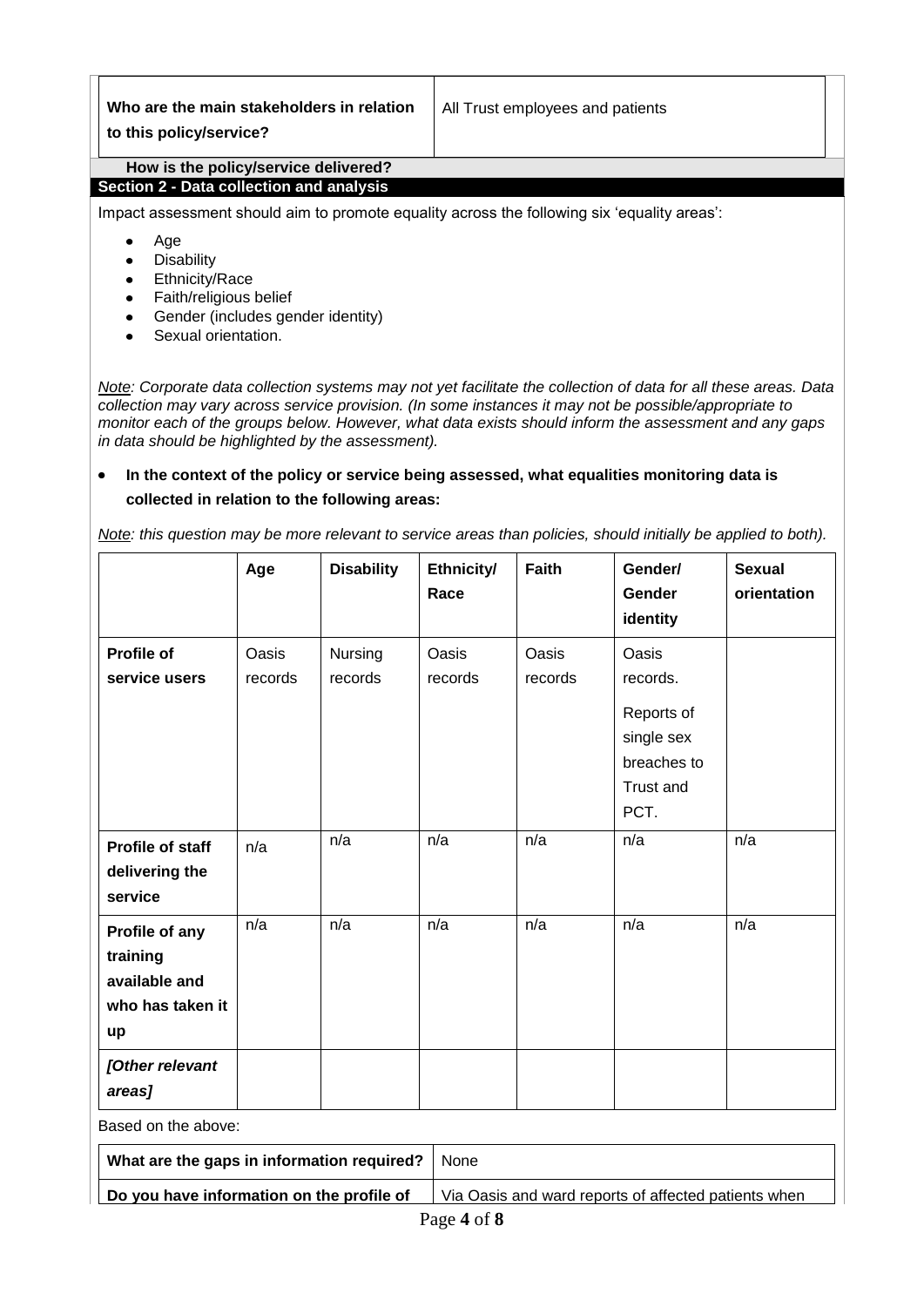| the local population (where relevant) or of<br>the patient group or target group affected<br>by the policy/service? Or do you know<br>how to access this (this may be held<br>corporately)? | closure of ward/dept deemed necessary. |  |
|---------------------------------------------------------------------------------------------------------------------------------------------------------------------------------------------|----------------------------------------|--|
| What steps need to be taken to address<br>any of the above?                                                                                                                                 | None                                   |  |
| Section 3 - Broad Needs Analysis of the Policy or Service Area                                                                                                                              |                                        |  |

*Please set out your understanding of the needs of your service users and any barriers to having these needs met and any barriers to accessing/delivering your service.* 

| Does the customer profile of your service<br>reflect the local population (where<br>relevant) or the target group for the<br>service/policy? (You may wish to refer to<br>information held corporately by the Trust that<br>has been drawn from census data).                                                                      | Yes                                                                                                                                                                                                                                        |
|------------------------------------------------------------------------------------------------------------------------------------------------------------------------------------------------------------------------------------------------------------------------------------------------------------------------------------|--------------------------------------------------------------------------------------------------------------------------------------------------------------------------------------------------------------------------------------------|
| How are people from each equality group<br>reflected in the policy/take-up of services?<br>Is there any under or over representation<br>by certain groups? Are there any known<br>explanations for this?                                                                                                                           | Admissions policy<br>Single sex policy                                                                                                                                                                                                     |
| Are staff trained in equality awareness and<br>cultural awareness relevant to the needs of<br>your service user group? (Where staff are the<br>'user group', are managers trained)?                                                                                                                                                | Yes                                                                                                                                                                                                                                        |
| Are there any factors about the policy or<br>the way the service is delivered that could<br>have an equalities impact? Consider<br>referral routes; physical access;<br>translation and interpreting services etc.<br>What methods do you use to ensure that<br>people from diverse groups and<br>communities are reflected in the | Closure of ward/department may mean hosting patients<br>in other areas that are not so well equipped for patients<br>with disabilities and may mean male and female<br>patients are nursed in mix sex accommodation<br>temporarily.<br>N/a |
| policy/have access to the service?<br>Are there any measures in place, if<br>appropriate, to ensure that traditionally<br>excluded communities (e.g. minority<br>ethnic groups, people with learning<br>disabilities etc) are not excluded from the<br>policy/have access to the service?                                          | N/a                                                                                                                                                                                                                                        |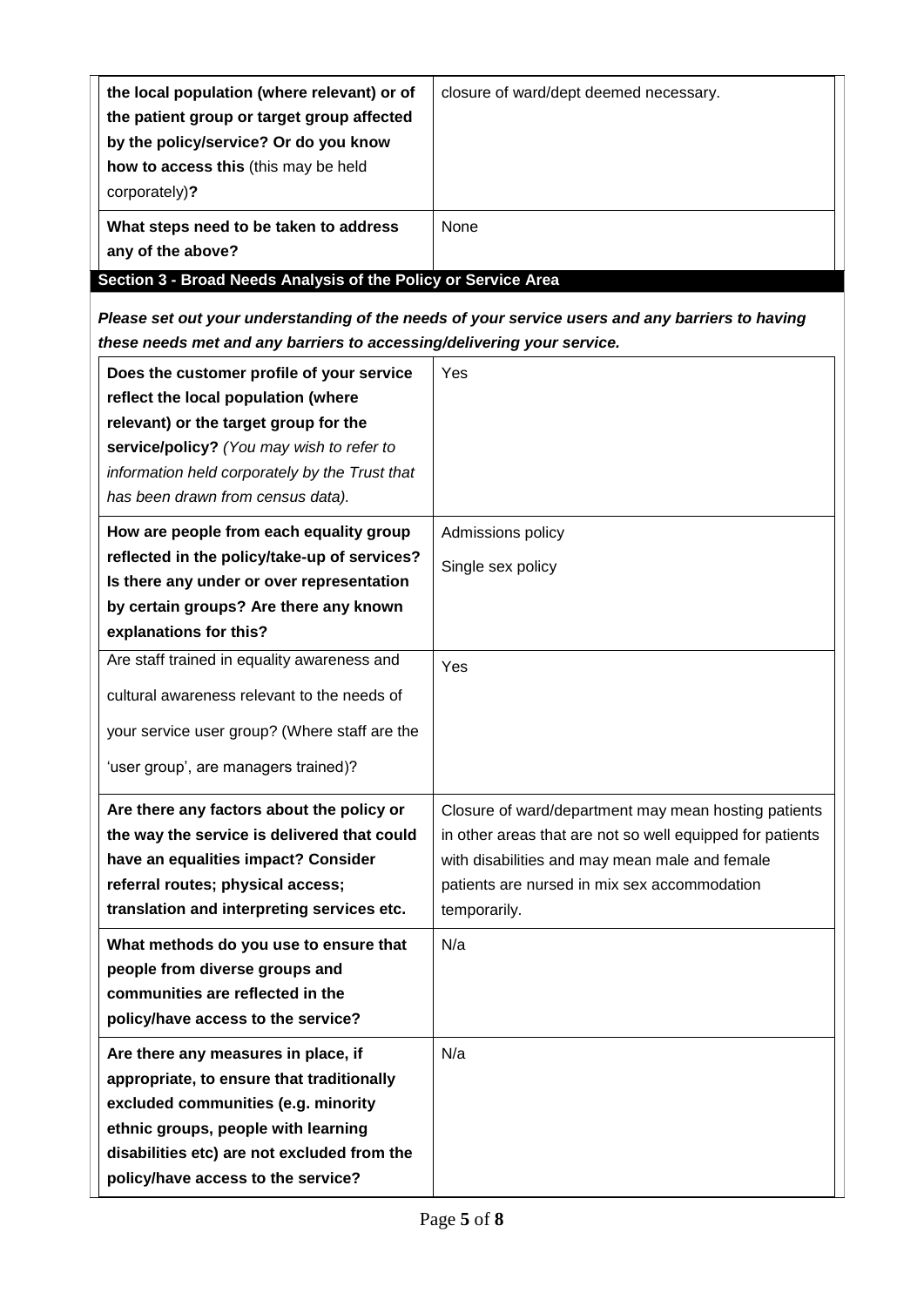| Has the policy/service been subject to any<br>complaints, which involve equality issues?                                                                                                                                                                                                                                                        | No.                                        |
|-------------------------------------------------------------------------------------------------------------------------------------------------------------------------------------------------------------------------------------------------------------------------------------------------------------------------------------------------|--------------------------------------------|
| What relevant consultation exercises have<br>been carried out over the last two years<br>and/or are planned in the near future? (e.g.<br>Patient Forums, community groups,<br>special interest groups etc)<br>(You may need to consult with groups as part)<br>of this assessment or as part of the action<br>plan arising from the assessment) | Review of existing policy by matron group. |
| Were there/are there any implications for<br>equalities groups arising from these<br>consultations?<br><b>Section 4 - Assessment</b>                                                                                                                                                                                                            | No.                                        |

Based on the information you have gathered above:

|                                                                                                                          | Age        | <b>Disability</b>                                                                                                          | Ethnicity/<br>Race | <b>Faith</b> | Gender/<br>Gender<br>identity | <b>Sexual</b><br>orientation |
|--------------------------------------------------------------------------------------------------------------------------|------------|----------------------------------------------------------------------------------------------------------------------------|--------------------|--------------|-------------------------------|------------------------------|
| Have you<br>identified any<br>differential<br>impacts of the<br>policy / service<br>on any of the<br>equality<br>groups? | <b>No</b>  | Yes                                                                                                                        | <b>No</b>          | <b>No</b>    | Yes                           | <b>No</b>                    |
| Have you<br>identified any<br>good practice in<br>promoting<br>equality?                                                 | <b>No</b>  | <b>No</b>                                                                                                                  | <b>No</b>          | <b>No</b>    | <b>No</b>                     | <b>No</b>                    |
| In what way<br>does the policy/<br>service work to<br>eliminate<br>discrimination?                                       |            | Only utilise policy when circumstances dictate need.<br>Single sex will be maintained as far as possible in circumstances. |                    |              |                               |                              |
| How does the<br>policy / service<br>promote equal<br>opportunities?                                                      | n/a<br>n/a | n/a<br>n/a                                                                                                                 | n/a<br>n/a         | n/a<br>n/a   | n/a<br>n/a                    | n/a<br>n/a                   |
| How does the                                                                                                             |            |                                                                                                                            |                    |              |                               |                              |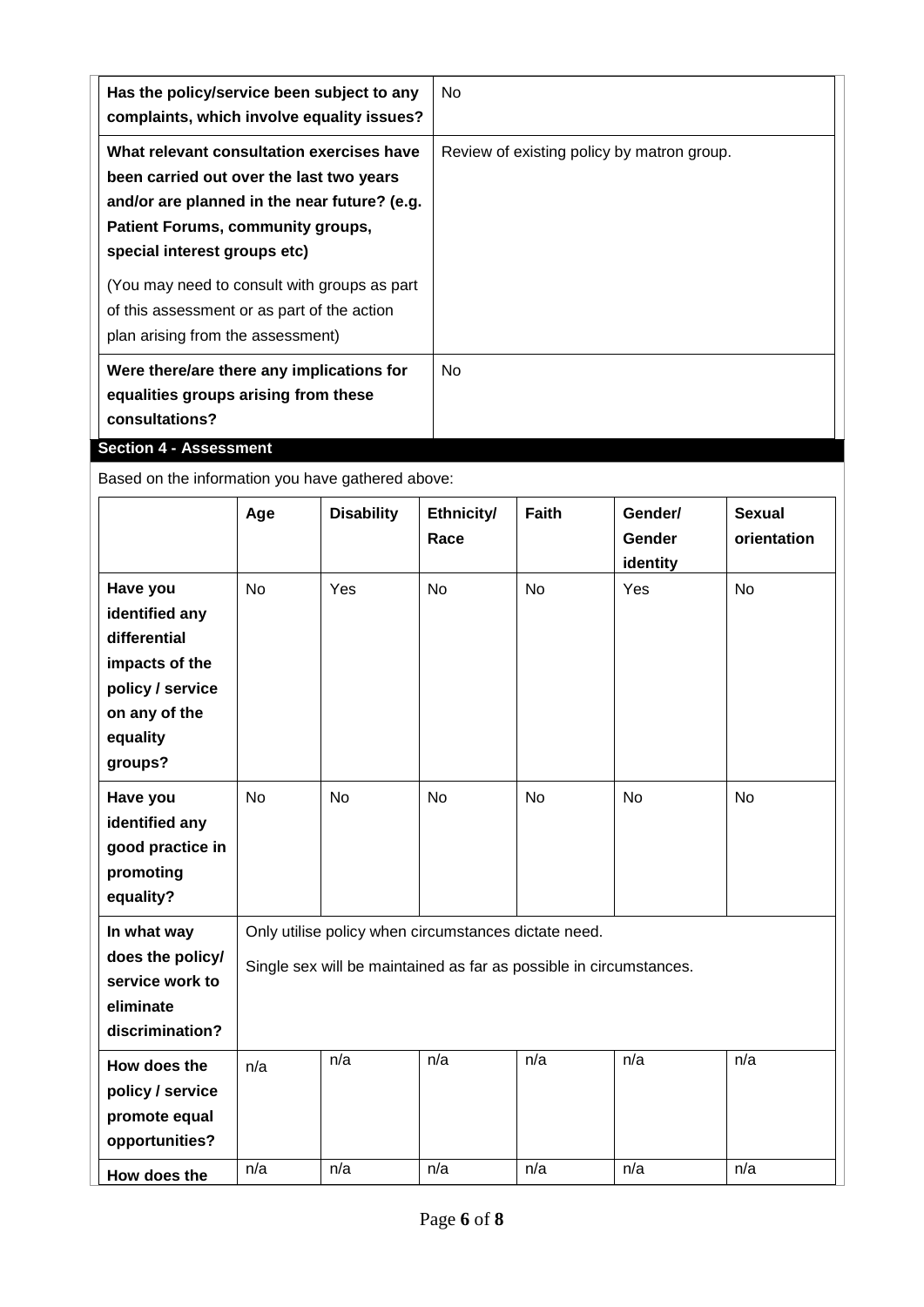| policy / service                                                              |                                                  |  |  |  |
|-------------------------------------------------------------------------------|--------------------------------------------------|--|--|--|
| contribute to                                                                 |                                                  |  |  |  |
| better                                                                        |                                                  |  |  |  |
| community                                                                     |                                                  |  |  |  |
| cohesion and                                                                  |                                                  |  |  |  |
| good                                                                          |                                                  |  |  |  |
| community<br>relations?                                                       |                                                  |  |  |  |
|                                                                               |                                                  |  |  |  |
|                                                                               |                                                  |  |  |  |
| Are there are groups other than the six                                       | <b>No</b>                                        |  |  |  |
| 'equality groups' already considered that                                     |                                                  |  |  |  |
| may be adversely affected by the policy?                                      |                                                  |  |  |  |
| <b>Section 5 - Adverse Impact and recommended actions</b>                     |                                                  |  |  |  |
| Based on the above analysis:                                                  |                                                  |  |  |  |
| What if any, are the main areas where                                         | Possible mixed sex environment.                  |  |  |  |
| adverse impact has been identified/requiring                                  | Possible poorly equipped areas for patients with |  |  |  |
|                                                                               | disabilities.                                    |  |  |  |
| improvement?                                                                  |                                                  |  |  |  |
| Does the adverse impact amount to potential                                   | Potential discrimination.                        |  |  |  |
| or actual discrimination? (If Yes, or you are                                 |                                                  |  |  |  |
|                                                                               |                                                  |  |  |  |
| not sure, please refer to your line manager or                                |                                                  |  |  |  |
| to Human Resources Dept for further advice                                    |                                                  |  |  |  |
| and guidance.                                                                 |                                                  |  |  |  |
|                                                                               | <b>ACTION PLAN</b>                               |  |  |  |
|                                                                               |                                                  |  |  |  |
| What measures that can be taken to                                            | Avoid ward/department closures.                  |  |  |  |
| remove or minimise any adverse impact                                         | Risk assess contingency plans when closure need  |  |  |  |
| identified or how adverse impact could be                                     | identified.                                      |  |  |  |
| avoided in the future? Please list the                                        |                                                  |  |  |  |
| specific actions and timescales for                                           |                                                  |  |  |  |
| progressing these measures.                                                   |                                                  |  |  |  |
| What areas of good practice have been                                         | Avoidance of ward closures.                      |  |  |  |
| identified through the EIA process that                                       | Use of risk assessments.                         |  |  |  |
| could be replicated elsewhere?<br>Section 6 - Monitoring and Review of policy |                                                  |  |  |  |
|                                                                               |                                                  |  |  |  |
|                                                                               |                                                  |  |  |  |
| The results of the EIA and action plan                                        | Date sent: 28.3.11                               |  |  |  |
| should be sent to the Medical Service                                         |                                                  |  |  |  |
| Head, Matron or Head of Department as                                         |                                                  |  |  |  |
| appropriate, so it can inform service                                         |                                                  |  |  |  |
| planning and development.                                                     |                                                  |  |  |  |